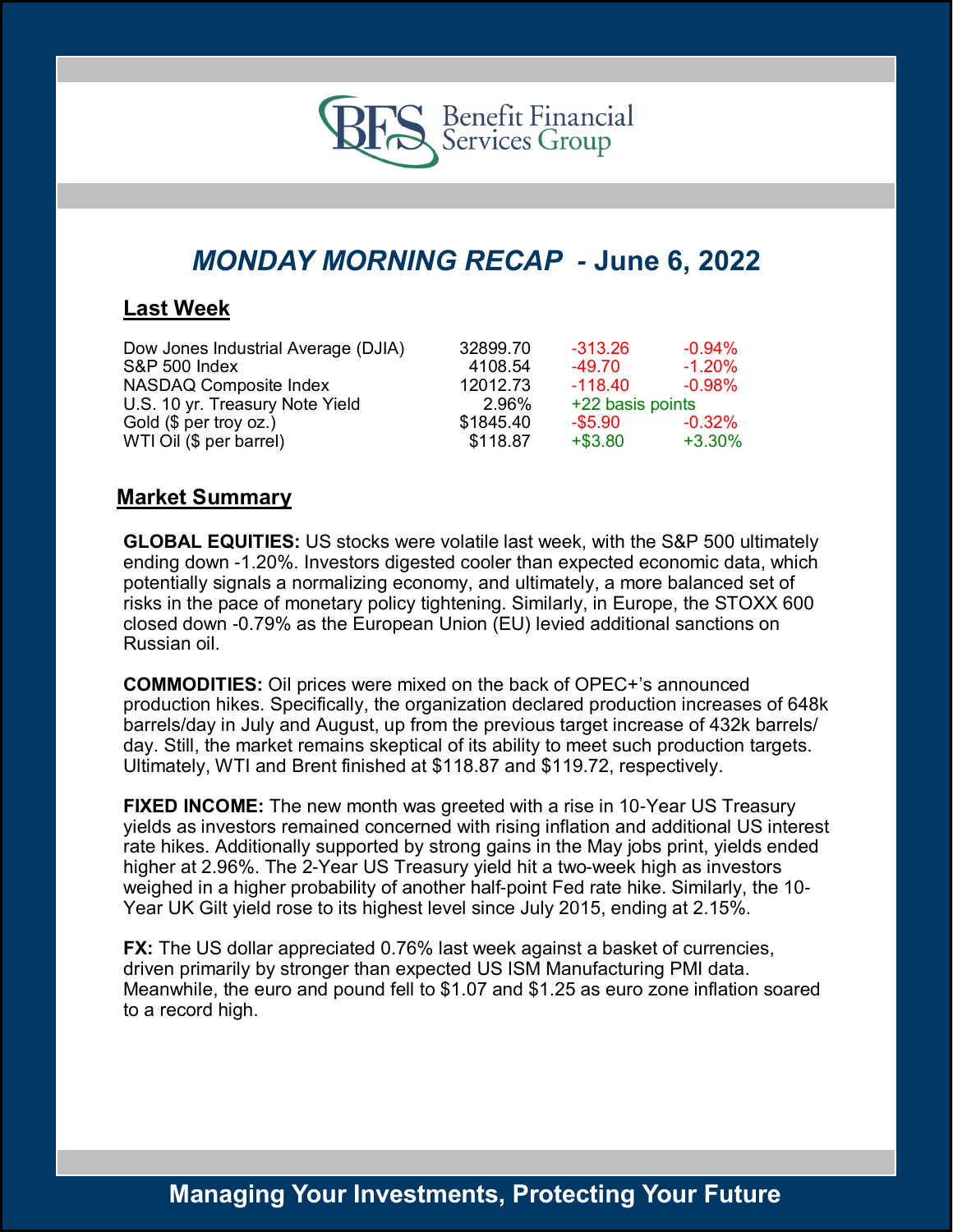

### **Economic Summary**

**LABOR:** The US labor market has continued to remain tight. As layoffs hit a record low, initial jobless claims fell to 200k in the week ending May 28. Additionally, 390k jobs were added in May, reflecting a 17th straight monthly gain. The unemployment rate remained at 3.6%, unchanged from the prior three months. Similarly, the unemployment rate in the Euro area remained unchanged at 6.8%, a record low reflecting strong labor market conditions in the post-pandemic recovery.

**INFLATION:** Euro area flash CPI increased 8.1% year-over-year in May, beating consensus of 7.8% and 7.5% the month prior, to hit the highest level on record. Energy and food prices have continued to be primary drivers, but underlying pressures remain firm. Continued inflation is likely to bring forward policy tightening, with rate hikes potentially beginning in upcoming European Central Bank (ECB) meetings.

**ACTIVITY:** In the US, the Chicago PMI rose to 60.3 in May, reflecting an expansion that was higher than consensus expectations of a decline to 55. Amid higher inflation prints, US Consumer Confidence fell month-over-month to 106.4, 2 points lower than the April reading. China Manufacturing PMI printed at 49.6, above consensus expectations and last month's release of 47.4. While still a contraction, the increase from last month represents potential emergence from the most recent wave of COVID-19 and ensuing lockdowns that have restricted economic activity.

# **Managing Your Investments, Protecting Your Future**